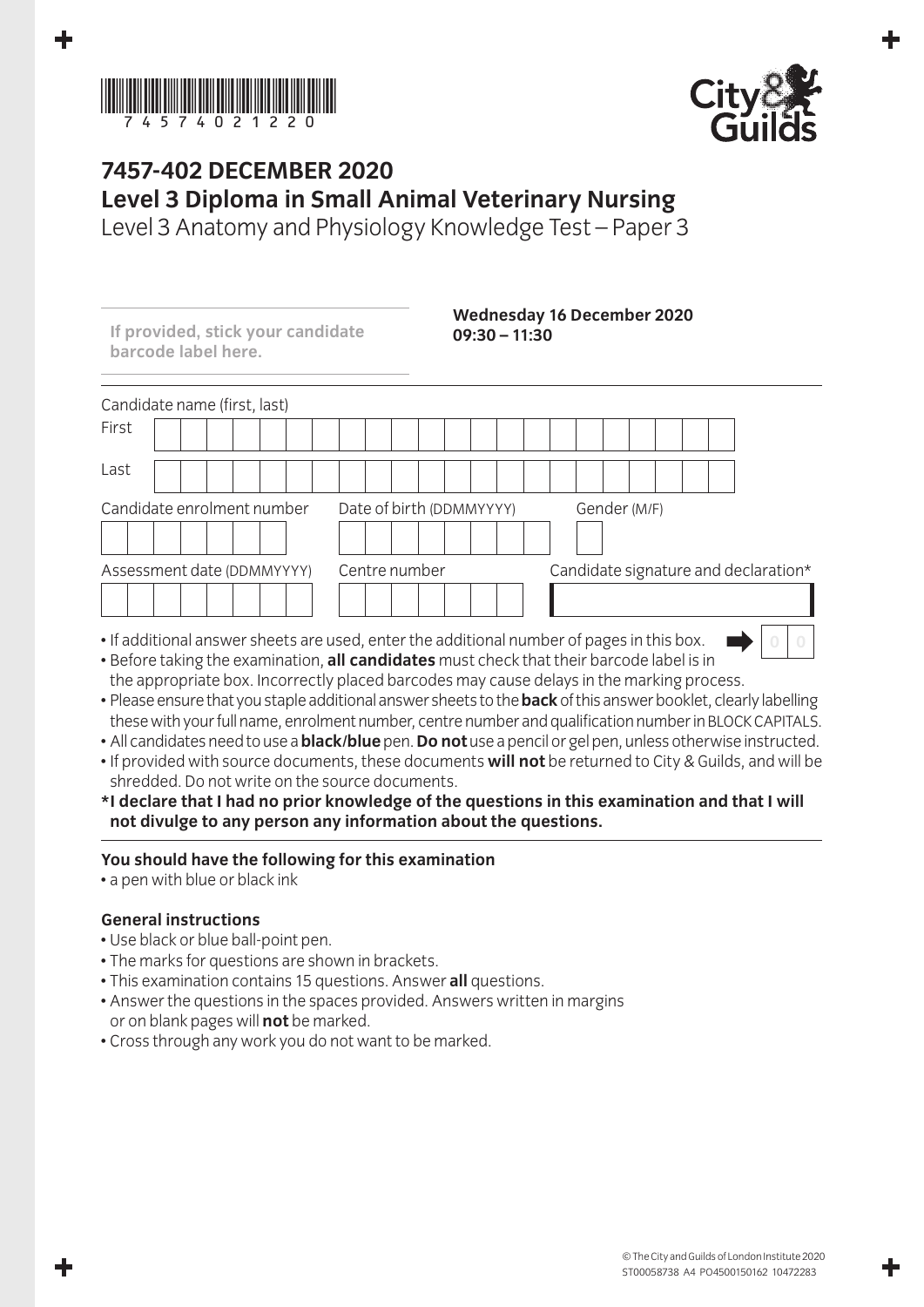|              | 7457-402     |                                                                                        | 16 December 2020 |  |
|--------------|--------------|----------------------------------------------------------------------------------------|------------------|--|
| $\mathbf{1}$ | a)           | Define the following physiological terms.<br>Hyperthermia.                             | $(1$ mark $)$    |  |
|              | b)           | Chondritis.                                                                            | $(1$ mark $)$    |  |
|              | $\mathsf{C}$ | Dysphagia.                                                                             | $(1$ mark $)$    |  |
| $\mathbf{2}$ |              | Name one site for venepuncture and state where it is anatomically positioned in a dog. | (2 marks)        |  |
| 3            | a)           | Name the synovial joint between the femur and tibia.                                   | $(1$ mark)       |  |
|              | b)           | Classify the joint type by range of movement.                                          | $(1$ mark)       |  |
|              | C)           | State one type of movement made by this joint.                                         | $(1$ mark)       |  |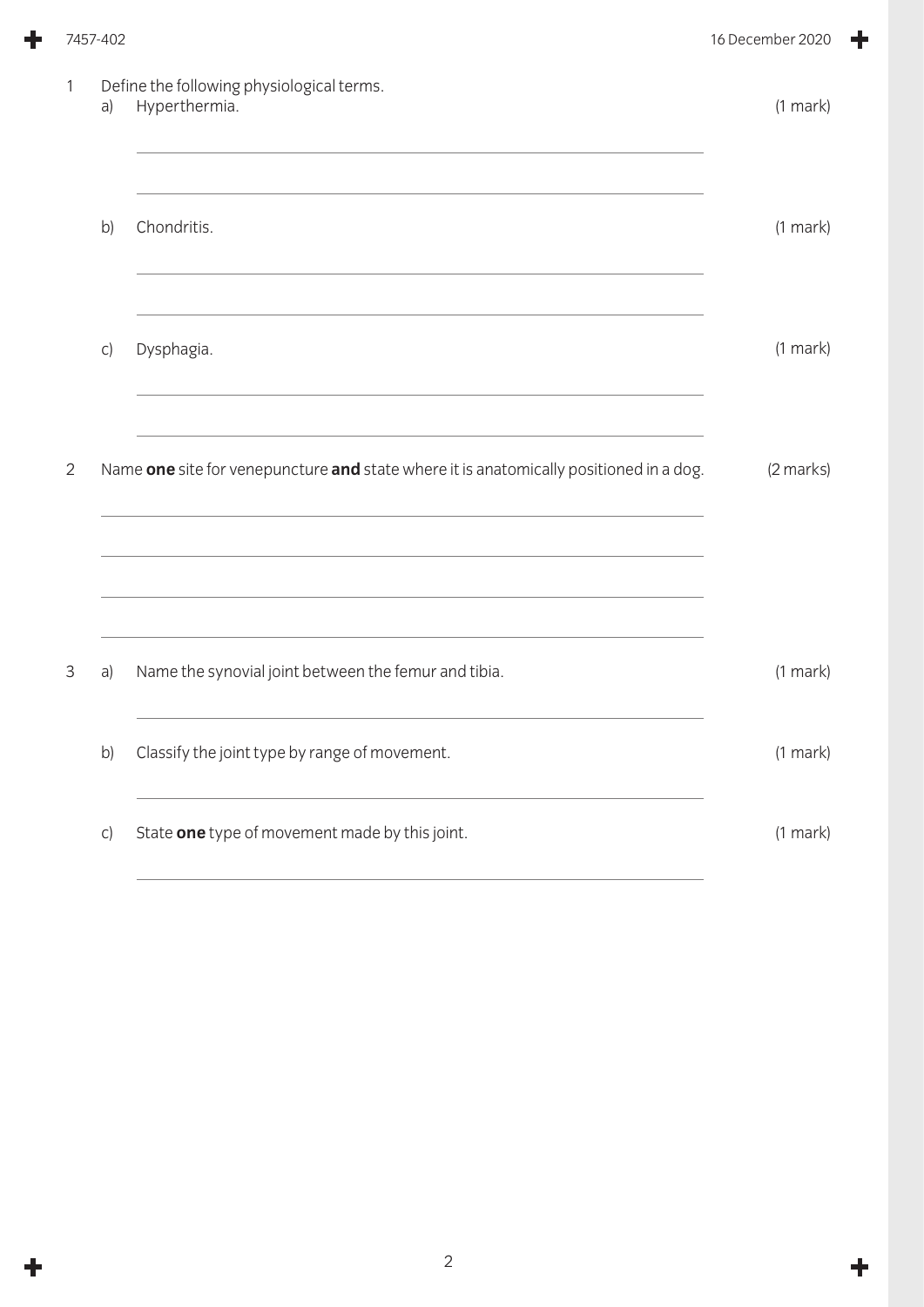|   | 7457-402     |                                                                              | 16 December 2020 |
|---|--------------|------------------------------------------------------------------------------|------------------|
| 4 | a)           | List the four active phases of mitotic cell division.                        | (4 marks)        |
|   |              |                                                                              |                  |
|   | b)           | Name one example of a tissue type that is replaced by mitotic cell division. | $(1$ mark $)$    |
|   | C)           | State the cell organelle in which this division occurs.                      | $(1$ mark $)$    |
| 5 | a)           | Define the term electrolyte.                                                 | $(1$ mark $)$    |
|   |              |                                                                              |                  |
|   | b)           | Name one electrolyte that can be found in Extracellular Fluid (ECF).         | $(1$ mark $)$    |
| 6 | a)           | Name the tactile hairs commonly known as whiskers in dogs and cats.          | $(1$ mark $)$    |
|   | b)           | State the function of these hairs.                                           | (1 mark)         |
| 7 | a)           | Define the term sesamoid.                                                    | $(1$ mark $)$    |
|   |              |                                                                              |                  |
|   | b)           | State the function of sesamoid bones.                                        | $(1$ mark $)$    |
|   | $\mathsf{C}$ | Name one example of a sesamoid bone and state where it is in the body.       | (2 marks)        |
|   |              |                                                                              |                  |
|   |              |                                                                              |                  |
|   |              |                                                                              |                  |

 $\ddot{\phantom{1}}$ 

 $\ddagger$ 

 $\ddag$ 

╋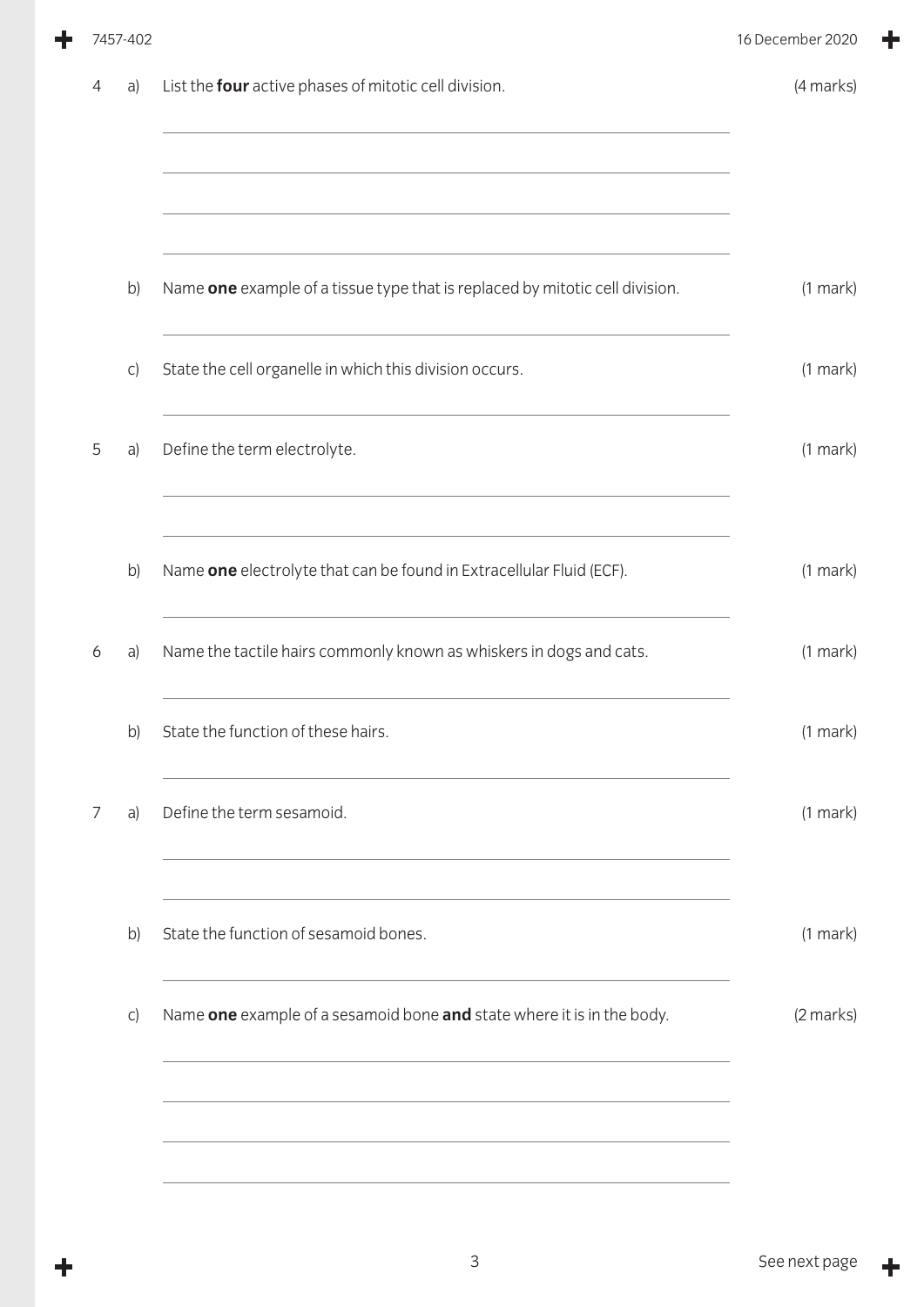|   | 7457-402 |                                                                                                                     | 16 December 2020 |
|---|----------|---------------------------------------------------------------------------------------------------------------------|------------------|
| 8 | a)       | State the scientific term for the sensation of taste.                                                               | $(1$ mark $)$    |
|   | b)       | Name the <b>three</b> cranial nerves involved with the sense of taste and the area of<br>the tongue they innervate. | (6 marks)        |
|   |          |                                                                                                                     |                  |
|   |          | <u> 1989 - Johann Stoff, amerikansk politiker (d. 1989)</u>                                                         |                  |
| 9 | a)       | Name the hormone that regulates red blood cell production.                                                          | $(1$ mark $)$    |
|   | b)       | Name the organ of production for this hormone.                                                                      | $(1$ mark $)$    |
|   | C)       | Explain the negative feedback loop in relation to this hormone.                                                     | (4 marks)        |
|   |          |                                                                                                                     |                  |
|   |          |                                                                                                                     |                  |
|   |          |                                                                                                                     |                  |
|   |          |                                                                                                                     |                  |

 $\ddot{\phantom{1}}$ 

 $\ddot{\textbf{r}}$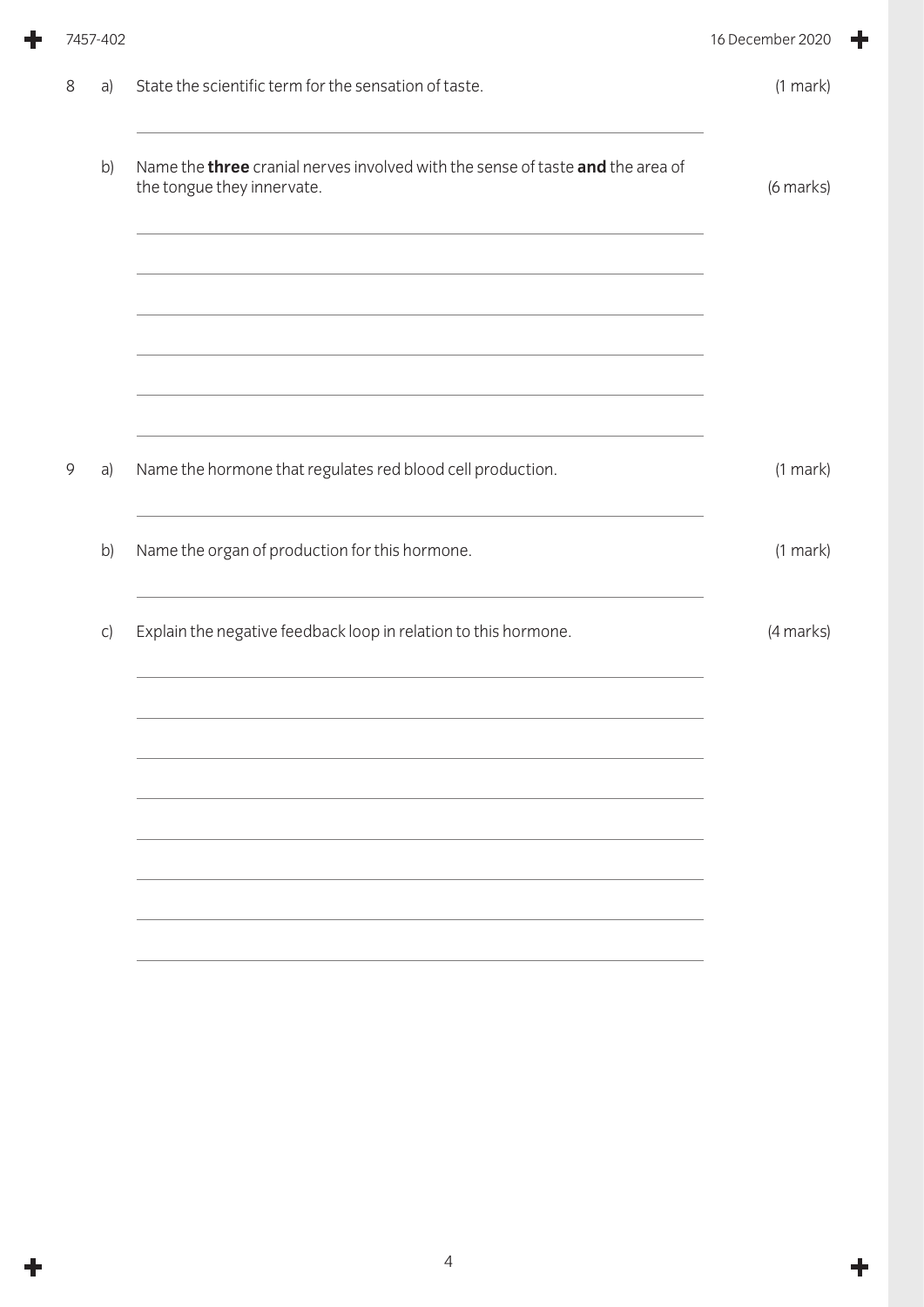|    |              |                                                                       | 16 December 2020                                              |
|----|--------------|-----------------------------------------------------------------------|---------------------------------------------------------------|
| 10 | a)           | Name the structure that initiates the heart to contract.              | $(1$ mark $)$                                                 |
|    | b)           | State where this structure can be located.                            | $(1$ mark $)$                                                 |
|    | $\mathsf{C}$ | Define the term myogenic in relation to this structure.               | $(1$ mark $)$                                                 |
|    |              |                                                                       |                                                               |
| 11 | a)           | Residual volume.                                                      | (1 mark)                                                      |
|    | b)           | Functional residual volume.                                           | $(1$ mark)                                                    |
| 12 | a)           | Name the structure in the kidney that antidiuretic hormone acts upon. | $(1$ mark $)$                                                 |
|    | b)           | Briefly describe the effect of the hormone on the structure.          | (1 mark)                                                      |
| 13 | a)           | Name one accessory gland to the genital tract of a male cat.          | $(1$ mark $)$                                                 |
|    | b)           | Give one function of the seminal fluid produced in the gland.         | $(1$ mark $)$                                                 |
|    |              | 7457-402                                                              | Define the following terminology associated with respiration. |

٠

 $\ddagger$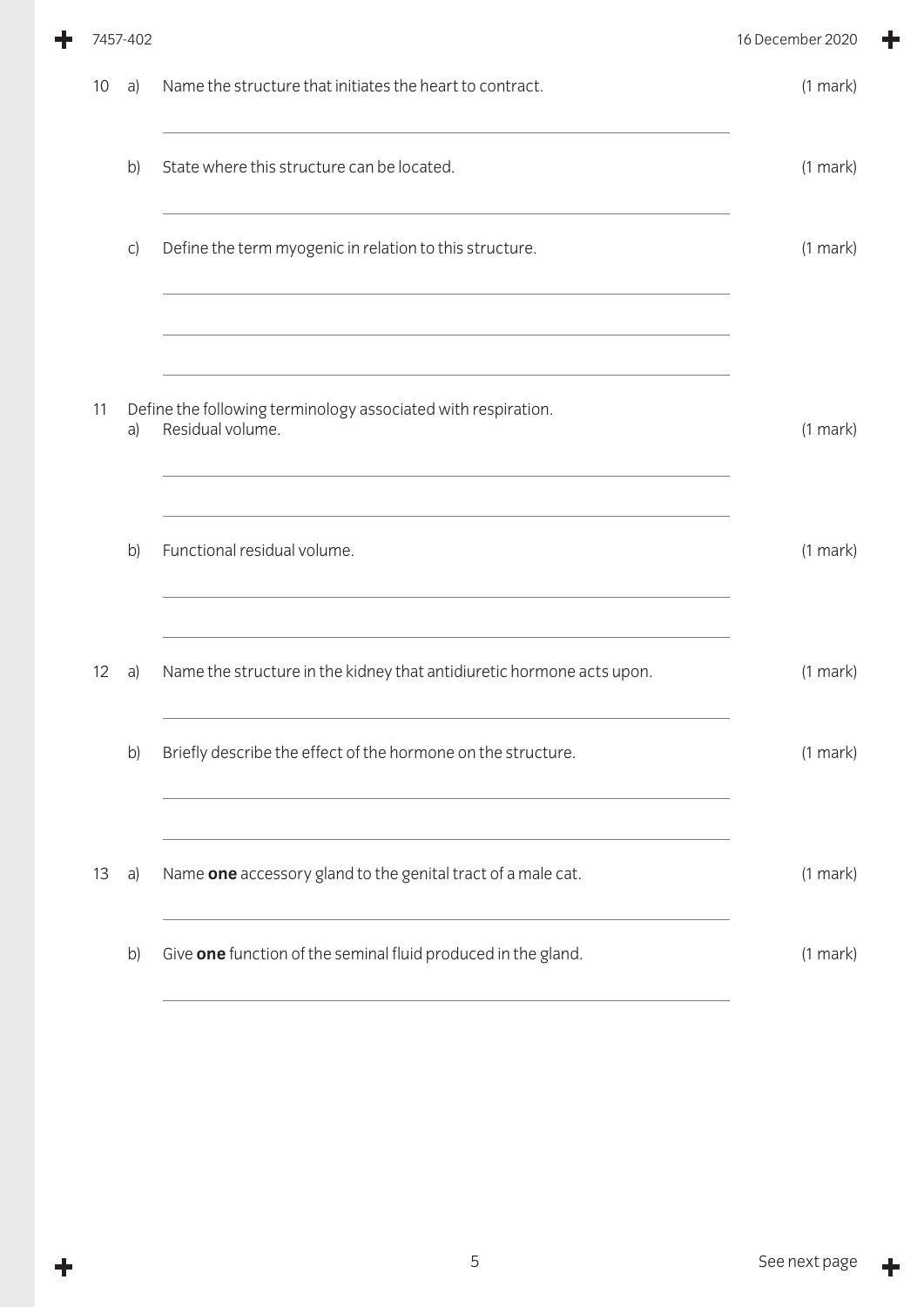| 7457-402 |                                            | 16 December 2020 |
|----------|--------------------------------------------|------------------|
| 14<br>a) | Name the paired olfactory organ in snakes. | $(1$ mark $)$    |
| b)       | State the location of this organ.          | $(1$ mark $)$    |
| C)       | State two functions of this sense.         | (2 marks)        |
|          |                                            |                  |
|          |                                            |                  |

╋

 $\ddot{\phantom{1}}$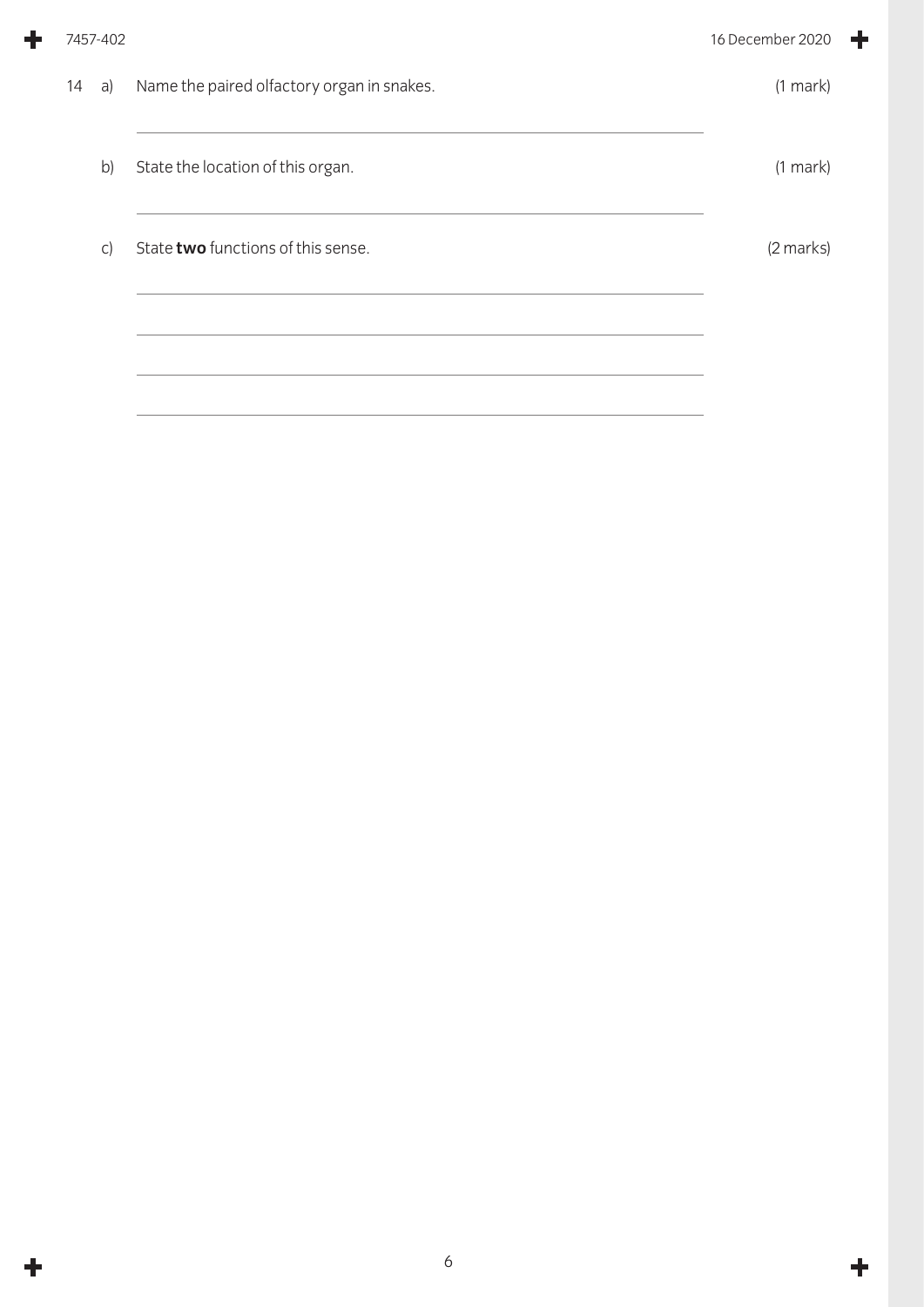15 Explain the pathway of a piece of complete adult dog kibble during each stage to include the entire digestive process from ingestion to absorption. (12 marks)

Ł